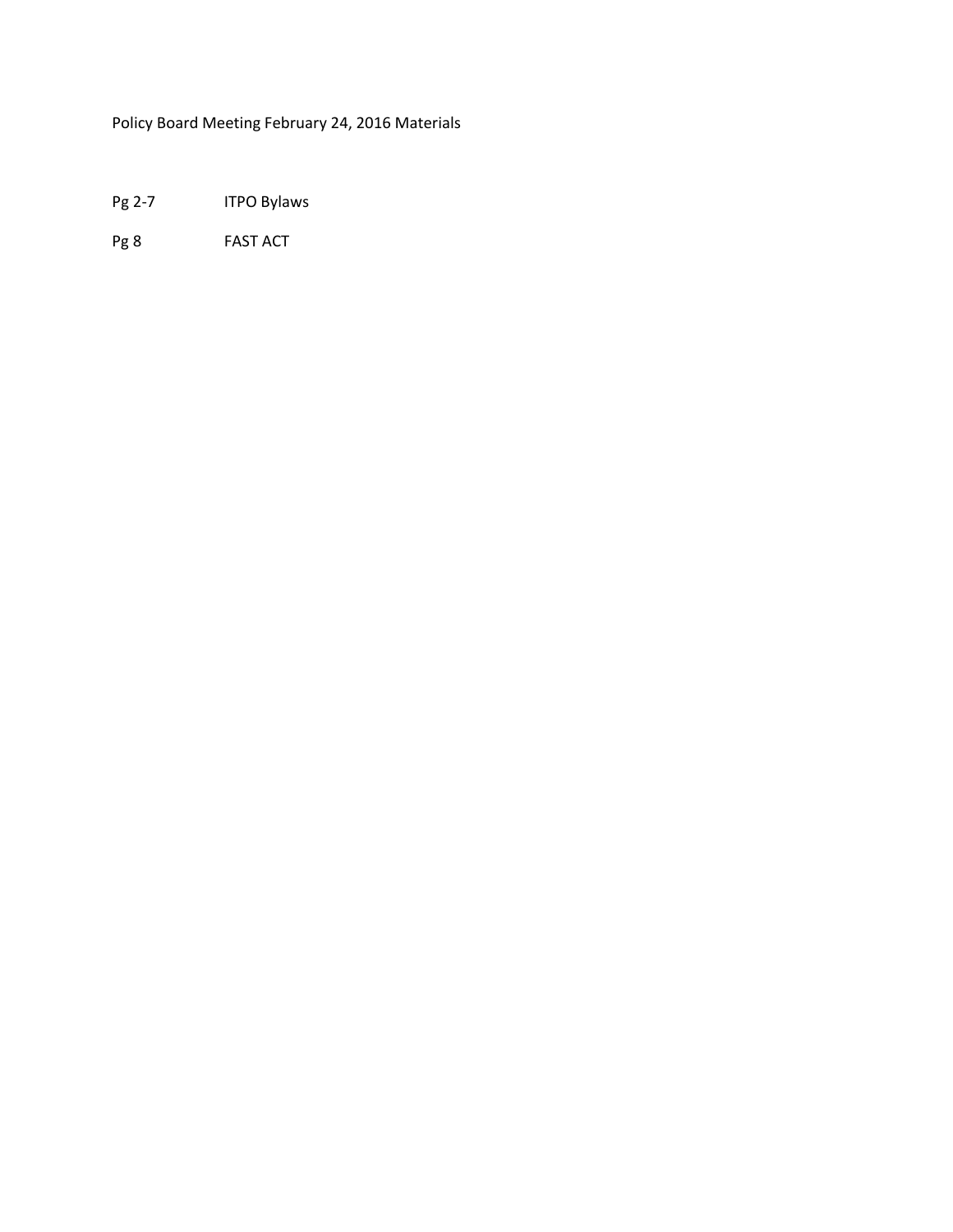# Island Transportation Planning Organization Bylaws

### **Article I Name of the Organization**

**1.1** This organization shall be known as the Island Transportation Planning Organization, herein referred to as the Transportation Planning Organization or ITPO.

### **Article II Purpose and Duties**

**2.1** The purpose of the Transportation Planning Organization shall be to study countywide regional transportation concerns so as to make recommendations aimed at solving transportation problems of mutual interest and concern. Specific duties include, but are not limited to, the duties and functions listed in Section 3 of the ITPO Interlocal Agreement.

### **Article III Membership**

- Minitel 1<br>
Mame of the Organization<br>
1.1 This organization shall be known as the Island Transportation Planning Organization,<br>
herein referred to as the Transportation Planning Organization or ITPO.<br>
4 Article II<br>
2.1 The **3.1** The Transportation Planning Organization Policy Board shall include representation from Island County, the City of Oak Harbor, Town of Coupeville, City of Langley, the Ports of Coupeville and South Whidbey, the Island County Public Transportation Benefit Area Corporation dba Island Transit, Naval Air Station Whidbey Island, and the Washington State Department of Transportation.
	- **3.2** Voting members of the Policy Board are as follows: Island County shall be represented by the three county commissioners. The cities and towns shall be represented by the mayor of each jurisdiction. Each port commission shall select one port commissioner to represent their port district. The board of the Island County Public Transportation Benefit Area Corporation dba Island Transit shall be represented by its board chair.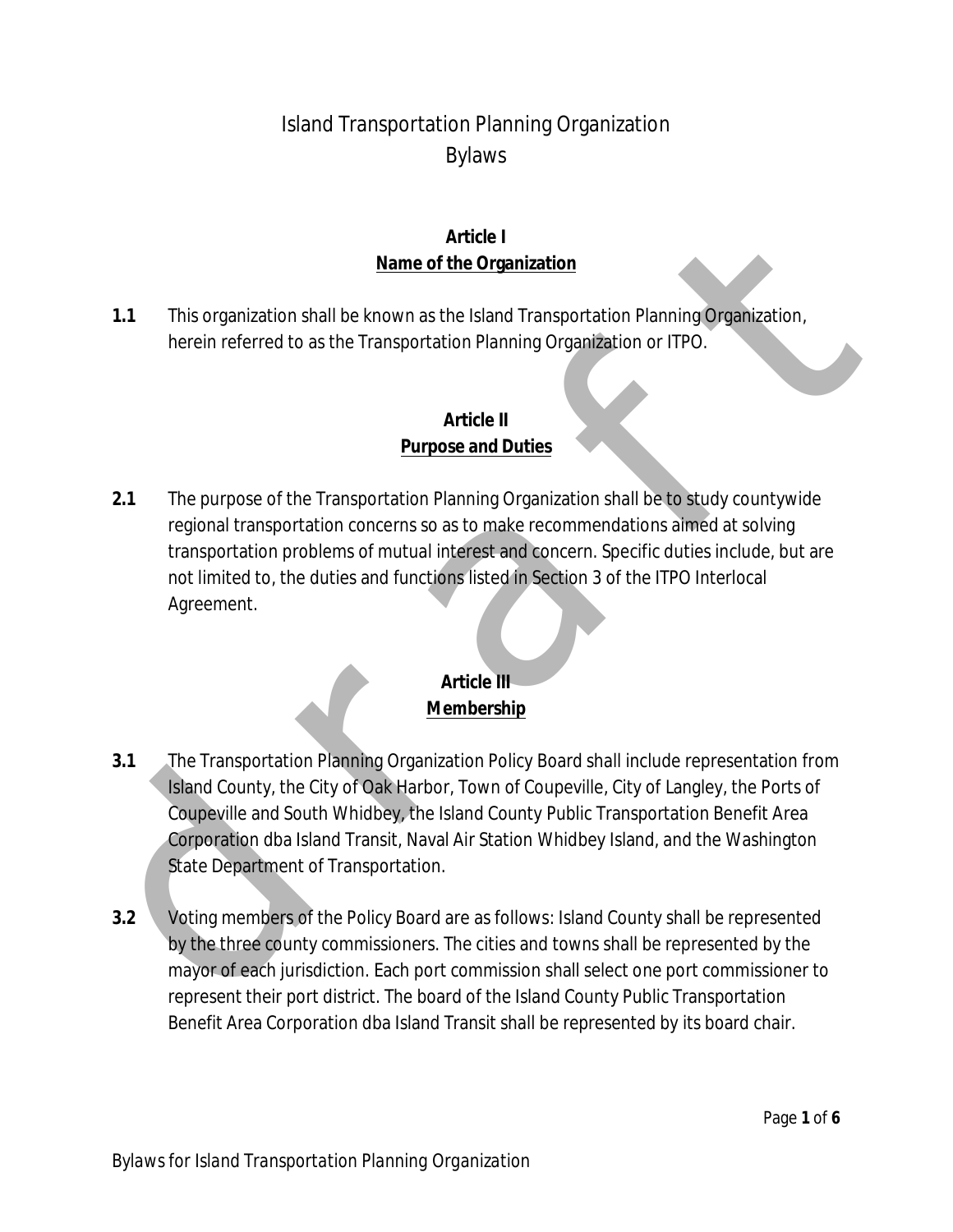- **3.3** Non-voting members shall be represented by the community planning liaison from Naval Air Station Whidbey Island and the designated staff from the Northwest Region / Mount Baker Area office of the Washington State Department of Transportation, or their designees. Any members of the state House of Representatives or the Senate whose districts are wholly or partly within the boundaries of the Transportation Planning Organization are considered ex officio, non-voting policy board members.
- mose districts are wholey prently within the boundaries or the liansportation<br>
Planning Organization are considered ex officio, non-voting policy board members<br>
above the prember of the Policy Board may designate an altern **3.4** Each voting member of the Policy Board may designate an alternate to act in the member's absence. The alternate designation must be in writing for voting members, signed by the member, and be on file with the Transportation Planning Organization in order for the alternate to be allowed to act on the members' behalf. The alternate must be an elected official.

# **Article IV Officers**

**4.1** The officers of the Transportation Planning Organization Policy Board shall be a Chairperson and Vice-Chairperson. The officers shall be elected during the first meeting of each calendar year. The selection of the officers shall be effective upon a motion that passes by a majority of the voting members of the Policy Board present.

# **Article V Policy Board Meetings**

- **5.1** The chair shall preside over Policy Board meetings. In absence of the chair, the vicechair shall preside. In absence of both officers, any other voting member may preside, after a motion to that effect is made and passed by a majority of the voting members of the Policy Board present.
- **5.2** Meetings will be held on the fourth Wednesday of the month at 11:00 am in the Island County Commissioner's Hearing Room. Additional meetings may also be called by the chair or by any three voting members of the Transportation Planning Organization. Notice of meetings shall be provided to each member at least one week (7 days) prior to the meeting.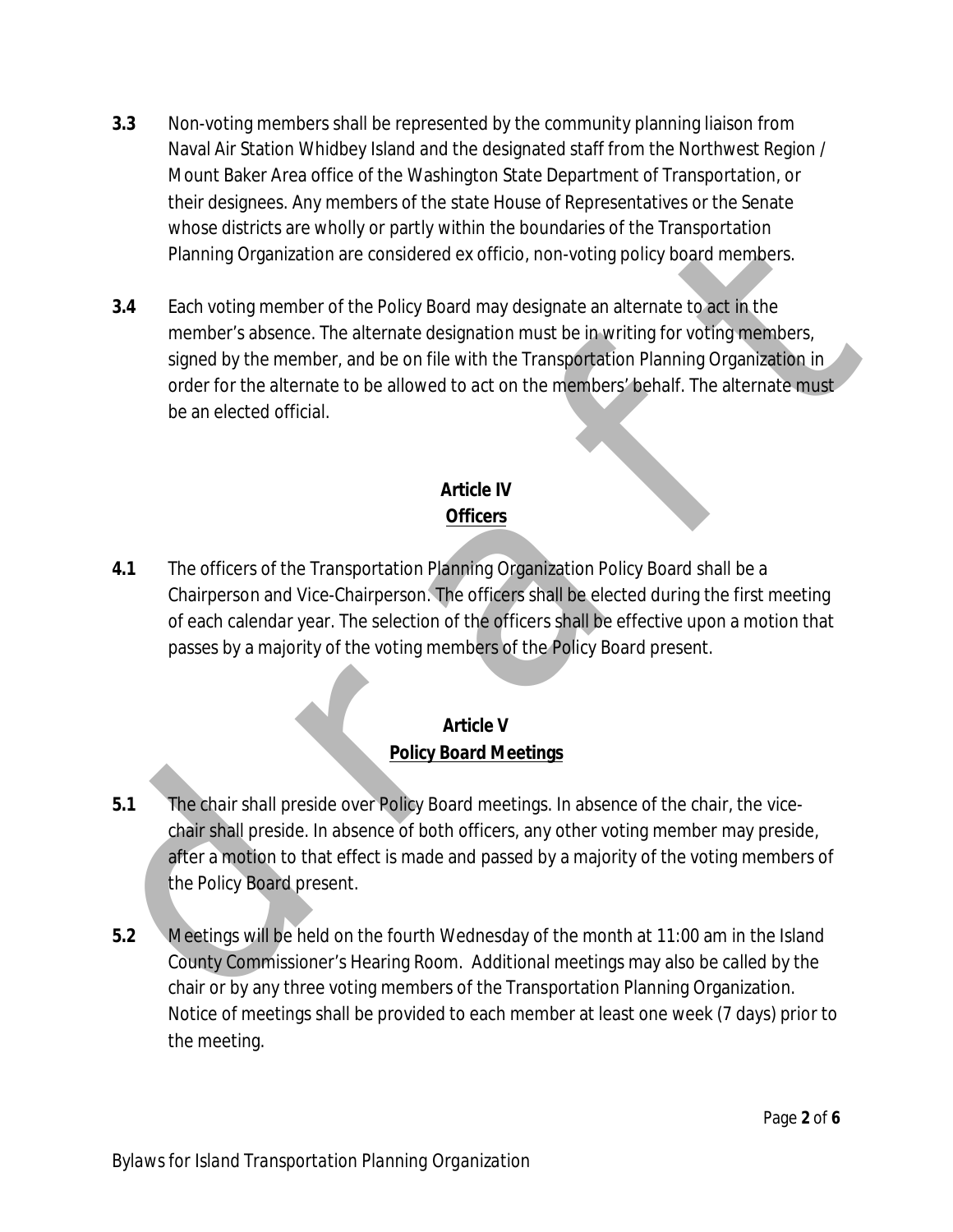- **5.3** Meetings of the Transportation Planning Organization shall be governed by the Open Public Meetings Act, RCW 42.30.
- **5.4** A quorum for conducting business shall be a majority of voting members present. All decisions must be made by a majority vote of the quorum present at a meeting.
- **5.5** The chair shall sign all official documents that relate to specific action taken by the Transportation Planning Organization.

### **Article VI Technical Advisory Committee Meetings**

- **6.1** The Technical Advisory Committee (TAC) shall be represented by the staff roles listed in the Interlocal Agreement. Each TAC member listed in the appendix is entitled to one vote.
- decisions must be made by a majority vote of the quorum present at a meeting.<br>
The char shall sign all official documents that relate to specific action taken by the<br>
Transportation Planning Organization.<br>
Article VI<br> **Art 6.2** A citizen from each County Commissioner District shall also be appointed by the Commissioner from the respective district to serve on the TAC. Terms for citizen representatives shall be three years and may be renewed. Terms shall be staggered with one citizen representative position available each year.
	- **6.3** Citizen representatives may be removed for failing to attend meetings on a repeated unexcused basis.
	- **6.4** A quorum for conducting business shall be a majority of voting members present. All recommendations to the Policy Board must be made by a majority vote of the quorum present at a meeting.
	- **6.5** The Island County Transportation Planner shall preside over Technical Advisory Committee meetings. In absence of the Transportation Planner, any other member may preside.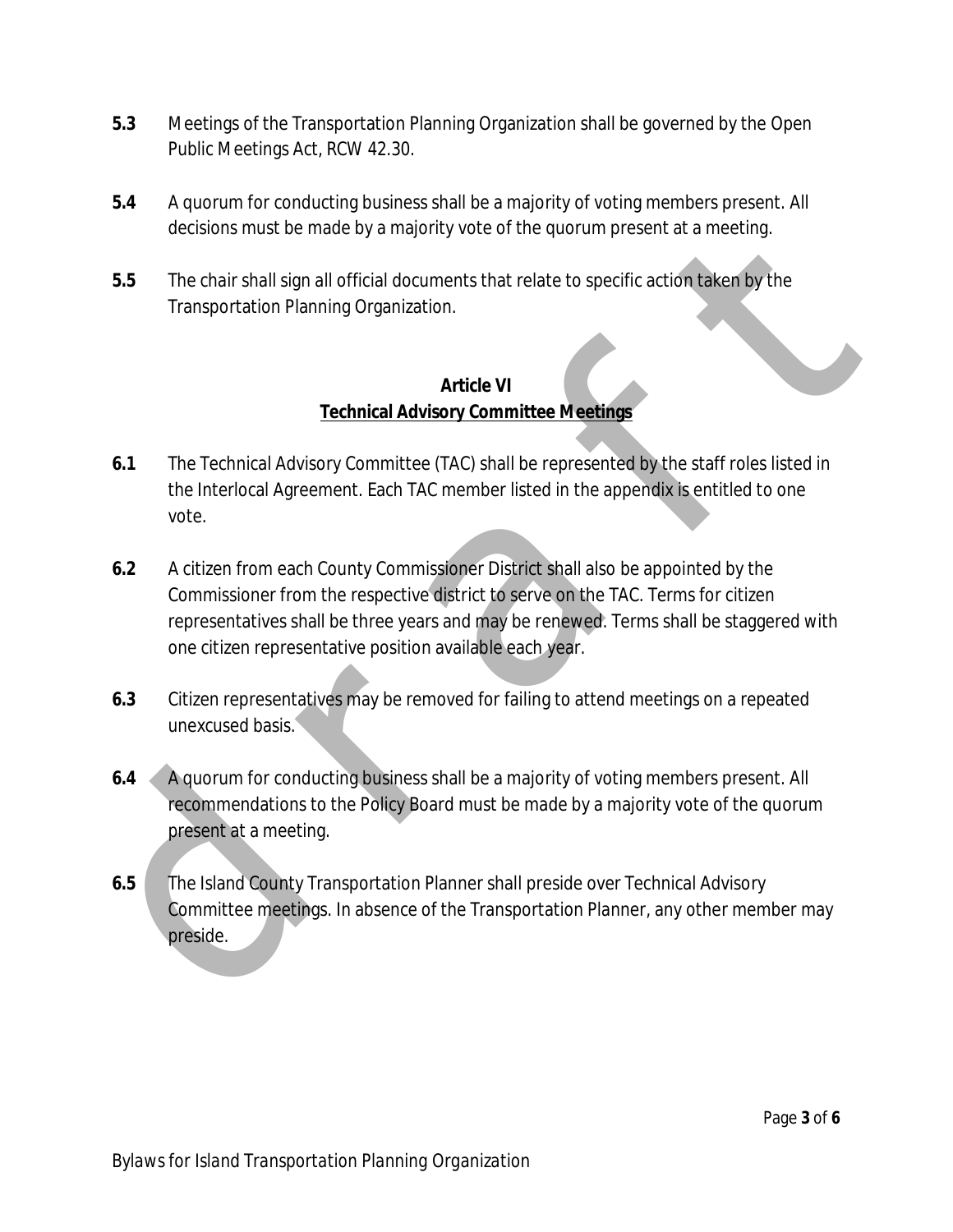# **Article VII Parliamentary Authority**

**7.1** Robert's Rules of Order shall be an advisory document pertaining to parliamentary authority for use by the Transportation Planning Organization in parliamentary situations that are not provided in law or these bylaws.

# **Article VIII Amendments**

|                                             | situations that are not provided in law or these bylaws.                                                                                                        | authority for use by the Transportation Planning Organization in parilamentary                                                                                  |      |  |  |
|---------------------------------------------|-----------------------------------------------------------------------------------------------------------------------------------------------------------------|-----------------------------------------------------------------------------------------------------------------------------------------------------------------|------|--|--|
|                                             |                                                                                                                                                                 | <b>Article VIII</b><br><b>Amendments</b>                                                                                                                        |      |  |  |
| 8.1<br>immediately.                         | These Bylaws may be amended by a unanimous vote of a quorum of voting members.<br>Amendments approved by the Transportation Planning Organization are effective |                                                                                                                                                                 |      |  |  |
|                                             |                                                                                                                                                                 | Adopted by a unanimous motion of the Transportation Planning Organization on the<br>day of ____, 2016 and signed by the participating jurisdictions as follows: |      |  |  |
| <b>Board of Island County Commissioners</b> |                                                                                                                                                                 | City of Oak Harbor                                                                                                                                              |      |  |  |
| Island County, Washington                   |                                                                                                                                                                 |                                                                                                                                                                 |      |  |  |
| Richard M. Hannold, Chair                   | Date                                                                                                                                                            | Bob Severns, Mayor                                                                                                                                              | Date |  |  |
| City of Langley                             |                                                                                                                                                                 | Town of Coupeville                                                                                                                                              |      |  |  |
| Tim Callision, Mayor                        | Date                                                                                                                                                            | Molly Hughes, Mayor                                                                                                                                             | Date |  |  |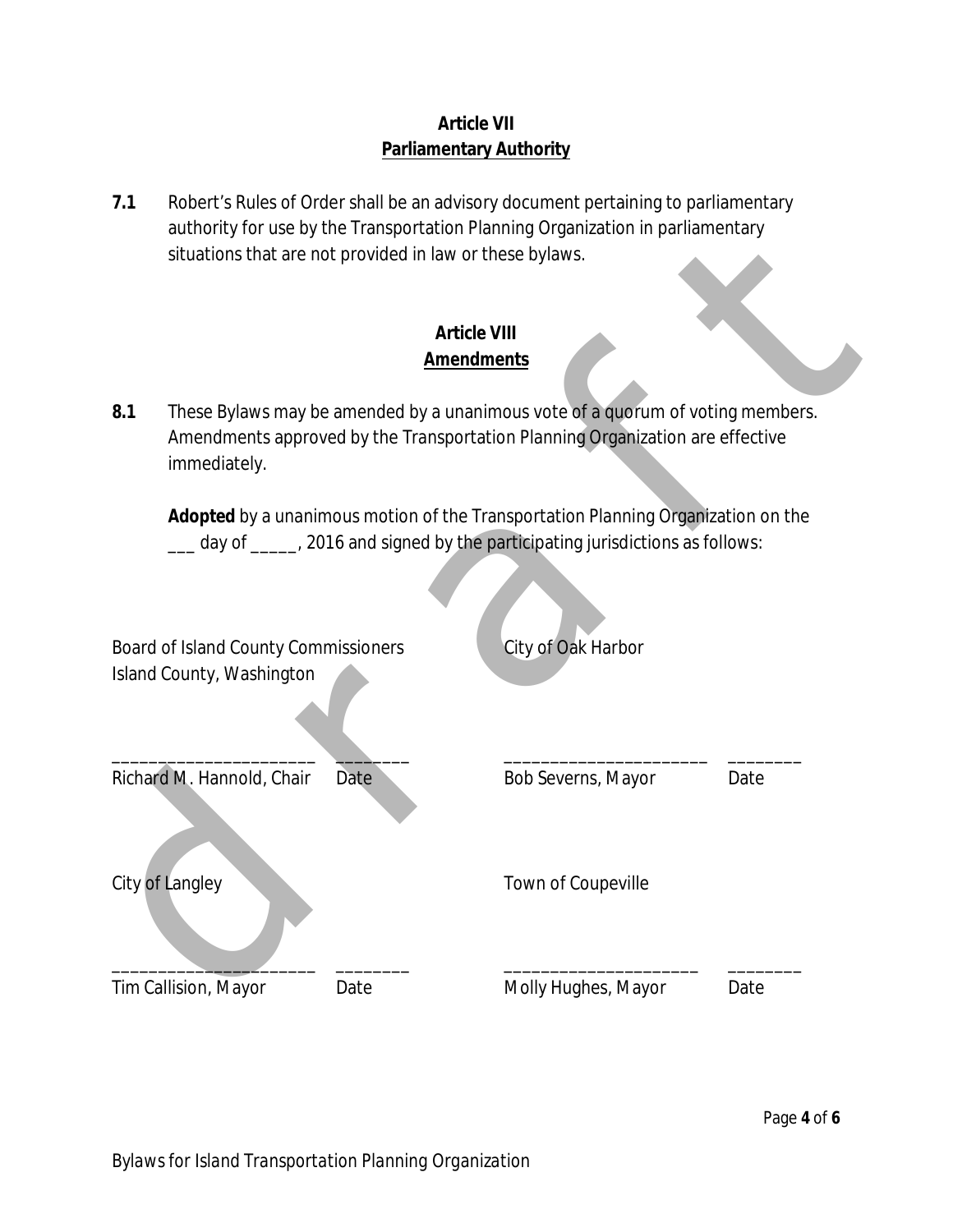| Port of South Whidbey     |      | Port of Coupeville                                                              |  |
|---------------------------|------|---------------------------------------------------------------------------------|--|
| Curt Gordon, Commissioner | Date | John Mishasek, Commissioner Date                                                |  |
|                           |      | Island County Public Transportation Benefit Area Corporation dba Island Transit |  |
| Jackie Henderson, Chair   | Date |                                                                                 |  |
|                           |      |                                                                                 |  |
|                           |      |                                                                                 |  |
|                           |      |                                                                                 |  |
|                           |      |                                                                                 |  |
|                           |      |                                                                                 |  |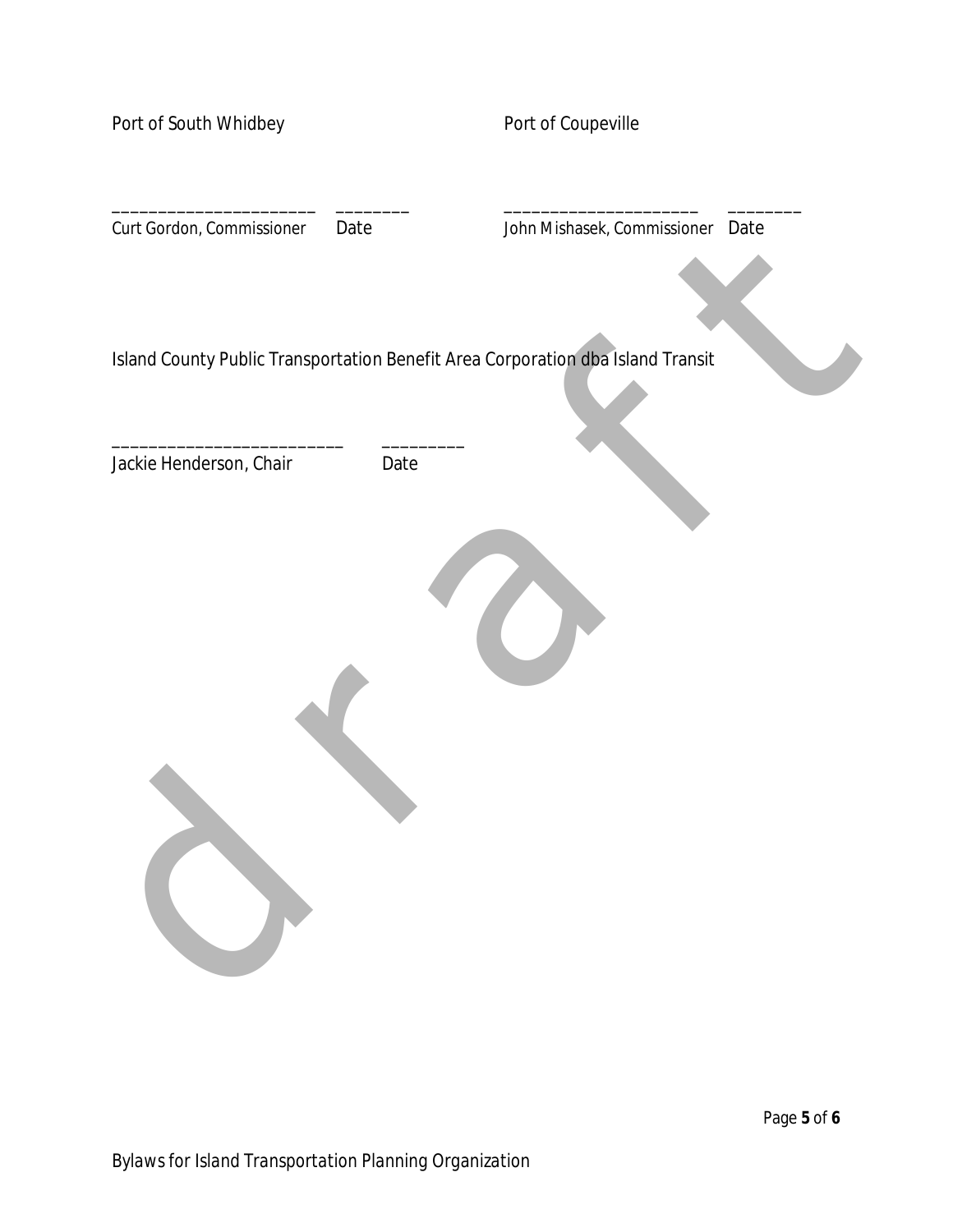# **Appendix Technical Advisory Committee Members**

| <b>Island County Public Works</b>                         | <b>Connie Bowers</b> |
|-----------------------------------------------------------|----------------------|
| <b>Island County Planning &amp; Community Development</b> | <b>Nathan Howard</b> |
| <b>Island County District 1 Citizen</b>                   | Don Meehan           |
| <b>Island County District 2 Citizen</b>                   | Vacant               |
| <b>Island County District 3 Citizen</b>                   | <b>Bob Monize</b>    |
| City of Oak Harbor Public Works                           | Arnie Peterschmidt   |
| City of Oak Harbor Planning & Community Development       | Cac Kamak            |
| City of Langley                                           | Stan Berryman        |
| Town of Coupeville                                        | Vacant               |
| Port of Coupeville                                        | Forrest Rambo        |
| Port of South Whidbey                                     | Angi Mozer           |
| <b>Island Transit</b>                                     | Ken Graska           |
| <b>Island County Economic Development Council</b>         | <b>Ron Nelson</b>    |
| Naval Air Station Whidbey Island                          | <b>Bryan Tyhuis</b>  |
| Washington State Dept. of Transportation                  | John Shambaugh       |
|                                                           |                      |